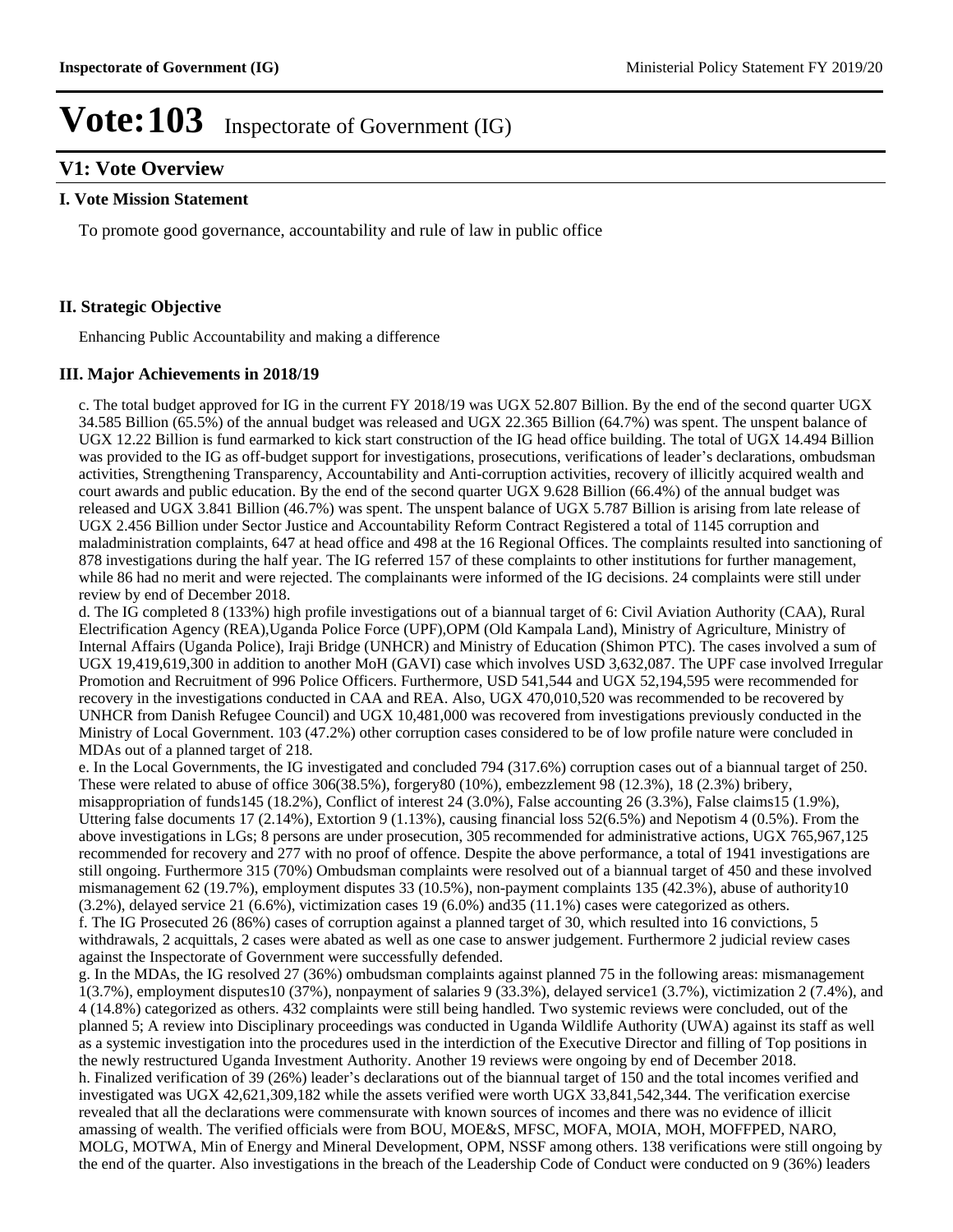from OPM, MOFA, UNRA, URA, BOU, and MOFFPED; all of them were found not to be in breach of the Code. i. Under Strengthening Transparency, Accountability and Anti-Corruption (STAAC) in the Implementation of Projects, 746 (66.6%) of projects benefiting mainly the rural poor such as youths, women and the elderly were inspected out of a biannual target of1120. The institution followed-up on the utilization of NUSAF 3 funds for disbursed to Local Government for Q1 and it established that a sum of UGX 4,611,920,870 was disbursed; UGX2,262,296,310 (49%) was accounted for. During the same period, through partnership with Civil Society Organizations (CSOs), 6869 (274.7%) out of a planned 2500community members were trained in monitoring projects. The trained community members received 145 grievances resulting from implementation of project activities and were able to resolve 47 (32.4%) of them on time and, recovered UGX 31,760,000 (90%) out of UGX 35,470,000that was found to have been misused.

j. Conducted 21 sensitization workshops; in Kumi District Local Government for CSOs, Local Government officials, and the media, community barazas and boardroom sessions with district officials in the districts of Buikwe, Iganga, Busia, Kapchorwa, Mbale Inter-religious Council of Uganda, Next Media group, Buganda Broadcasting Services, Oil and Gas Sector, Education Sector and Uganda Police. The purpose of the events was to create awareness about anti-corruption laws, the roles of the IG and, dangers of corruption, and empower citizens to demand for accountability from their leaders. A Stakeholder engagement workshop on extractive industry for key government actors was organized jointly with OAG and PPDA to discuss issues relating to land acquisition for the oil and gas projects, opportunities in the oil and gas sector and compensation of project affected persons. A Public rally at Kololo Ceremonial Grounds marking the International Anti-corruption Day held and was graced by HE The President of Uganda. Nine (9) Radio programs were organized to discuss the anti- corruption campaign 2018, focusing on citizen participation in the prevention of corruption. Radio spot messages were also developed and aired to further reach out to the citizens and strengthen the message. Furthermore 12 partnerships were established to strengthen synergies and information sharing in the fight against corruption, five initiatives with state actor and seven with non-state actors. The IG also trained officials from 4 public institutions about anti-corruption.

#### **IV. Medium Term Plans**

.In the Medium Term, the IG will pursue the following strategies:

a. Strengthen Regional Offices through capacity building training and provision of resources to enable them eliminate corruption at grassroots level which is an obstacle to access to services to vulnerable groups such as the elders, women, youths and persons with disabilities.

b. Impartially conduct investigation of corruption cases reported by all categories of persons or initiated by the IG (both high profile and other corruption cases) in order to improve service delivery across the country.

c. Carry out Prosecution of high profile and ordinary corruption cases in Courts of Law and recovery funds recommended for recovery during the court process.

d. Developing and implementing mechanisms for follow up of court orders and recommendations arising from investigation of cases.

e. Support Resolution of cases through alternative dispute resolution which includes arbitration, mediation, counseling and referrals to other relevant and competent administrative bodies.

f. Design and implement joint anti-corruption efforts with collaborating partners from both the state and non-state actors such as Civil Society Organizations and Community Groups.

g. Support Governmental Ministries, Departments, Agencies and Local governments to set up or re-activate mechanisms to deal with complaints.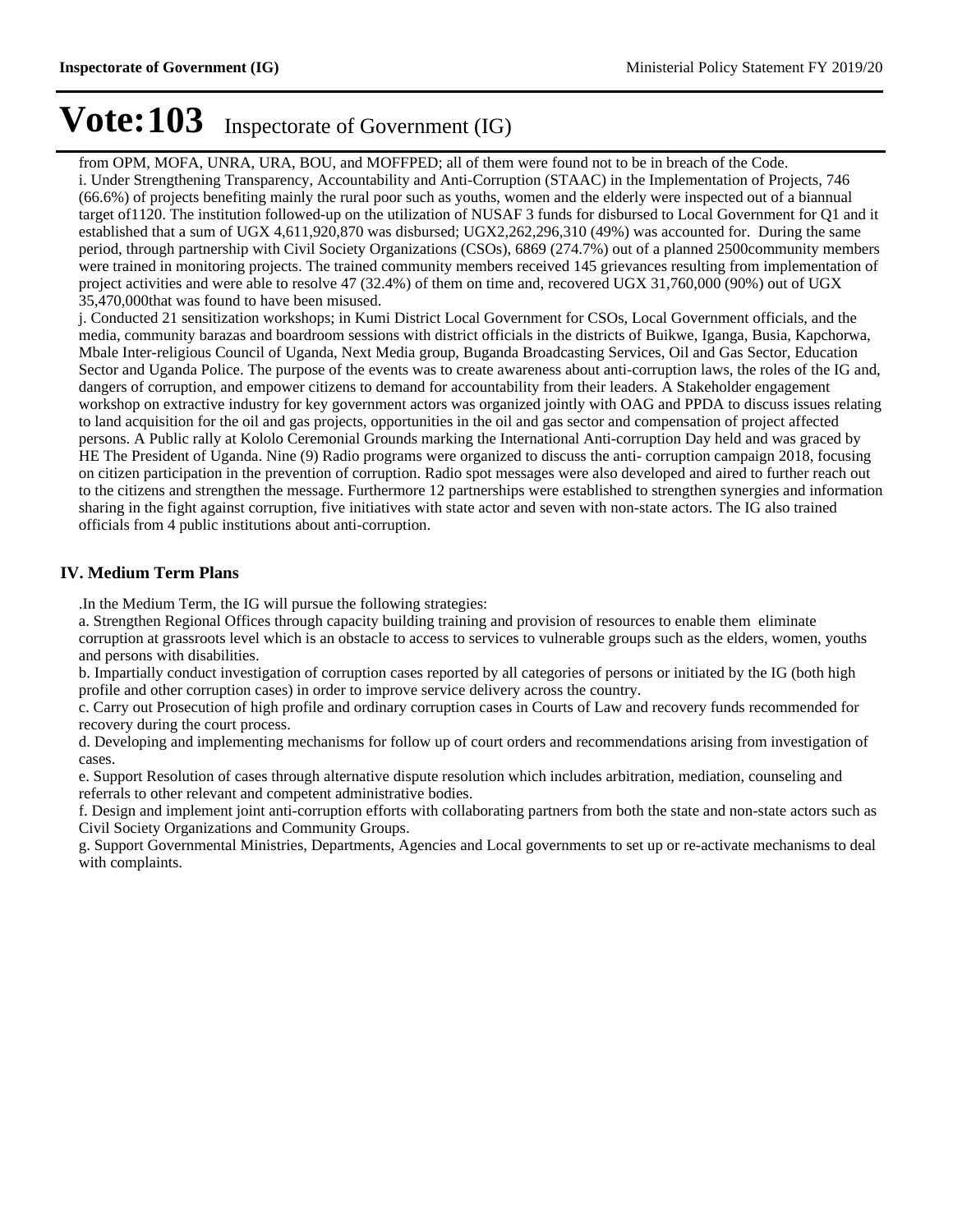### **V. Summary of Past Performance and Medium Term Budget Allocations**

**Table 5.1: Overview of Vote Expenditures (UShs Billion)**

|                  |                                                      |                    |               | 2018/19                                   |         |         |         | <b>MTEF Budget Projections</b> |         |
|------------------|------------------------------------------------------|--------------------|---------------|-------------------------------------------|---------|---------|---------|--------------------------------|---------|
|                  |                                                      | 2017/18<br>Outturn | <b>Budget</b> | <b>Approved Expenditure</b><br>by End Dec | 2019/20 | 2020/21 | 2021/22 | 2022/23                        | 2023/24 |
| <b>Recurrent</b> | Wage                                                 | 21.167             | 21.170        | 10.582                                    | 21.170  | 22.228  | 23.340  | 24.507                         | 25.732  |
|                  | Non Wage                                             | 18.827             | 18.044        | 11.308                                    | 19.044  | 21.901  | 26.281  | 31.537                         | 37.844  |
| Devt.            | GoU                                                  | 1.495              | 13.593        | 0.418                                     | 13.593  | 16.312  | 16.312  | 16.312                         | 16.312  |
|                  | Ext. Fin.                                            | 0.000              | 0.000         | 0.000                                     | 0.000   | 0.000   | 0.000   | 0.000                          | 0.000   |
|                  | <b>GoU</b> Total                                     | 41.490             | 52.807        | 22.309                                    | 53.807  | 60.441  | 65.932  | 72.355                         | 79.888  |
|                  | <b>Total GoU+Ext Fin (MTEF)</b>                      | 41.490             | 52.807        | 22.309                                    | 53.807  | 60.441  | 65.932  | 72.355                         | 79.888  |
|                  | Arrears                                              | 0.000              | 0.000         | 0.000                                     | 0.000   | 0.000   | 0.000   | 0.000                          | 0.000   |
|                  | <b>Total Budget</b>                                  | 41.490             | 52.807        | 22.309                                    | 53.807  | 60.441  | 65.932  | 72.355                         | 79.888  |
|                  | <b>A.I.A Total</b>                                   | N/A                | N/A           | N/A                                       | N/A     | N/A     | N/A     | N/A                            | N/A     |
|                  | <b>Grand Total</b>                                   | 41.490             | 52.807        | 22.309                                    | 53.807  | 60.441  | 65.932  | 72.355                         | 79.888  |
|                  | <b>Total Vote Budget</b><br><b>Excluding Arrears</b> | 41.490             | 52.807        | 22.309                                    | 53.807  | 60.441  | 65.932  | 72.355                         | 79.888  |

#### **VI. Budget By Economic Clasification**

**Table V6.1 2018/19 and 2019/20 Budget Allocations by Item**

|                                        |        |          | 2018/19 Approved Budget |              |        | 2019/20 Draft Estimates |              |
|----------------------------------------|--------|----------|-------------------------|--------------|--------|-------------------------|--------------|
| <b>Billion Uganda Shillings</b>        | GoU    | Ext. Fin | AIA                     | <b>Total</b> | GoU    | Ext. Fin                | <b>Total</b> |
| <b>Output Class: Outputs Provided</b>  | 39.482 | 0.000    | 0.000                   | 39.482       | 40.907 | 0.000                   | 40.907       |
| 211 Wages and Salaries                 | 24.062 | 0.000    | 0.000                   | 24.062       | 24.088 | 0.000                   | 24.088       |
| 212 Social Contributions               | 2.091  | 0.000    | 0.000                   | 2.091        | 2.291  | 0.000                   | 2.291        |
| 213 Other Employee Costs               | 6.074  | 0.000    | 0.000                   | 6.074        | 6.743  | 0.000                   | 6.743        |
| 221 General Expenses                   | 1.052  | 0.000    | 0.000                   | 1.052        | 1.347  | 0.000                   | 1.347        |
| 222 Communications                     | 0.316  | 0.000    | 0.000                   | 0.316        | 0.316  | 0.000                   | 0.316        |
| 223 Utility and Property Expenses      | 2.712  | 0.000    | 0.000                   | 2.712        | 3.347  | 0.000                   | 3.347        |
| 224 Supplies and Services              | 0.145  | 0.000    | 0.000                   | 0.145        | 0.252  | 0.000                   | 0.252        |
| 225 Professional Services              | 0.027  | 0.000    | 0.000                   | 0.027        | 0.000  | 0.000                   | 0.000        |
| 227 Travel and Transport               | 2.576  | 0.000    | 0.000                   | 2.576        | 2.041  | 0.000                   | 2.041        |
| 228 Maintenance                        | 0.418  | 0.000    | 0.000                   | 0.418        | 0.471  | 0.000                   | 0.471        |
| 282 Miscellaneous Other Expenses       | 0.010  | 0.000    | 0.000                   | 0.010        | 0.011  | 0.000                   | 0.011        |
| <b>Output Class: Capital Purchases</b> | 13.325 | 0.000    | 0.000                   | 13.325       | 12.900 | 0.000                   | 12.900       |
| 312 FIXED ASSETS                       | 13.325 | 0.000    | 0.000                   | 13.325       | 12.900 | 0.000                   | 12.900       |
| <b>Grand Total:</b>                    | 52.807 | 0.000    | 0.000                   | 52.807       | 53.807 | 0.000                   | 53.807       |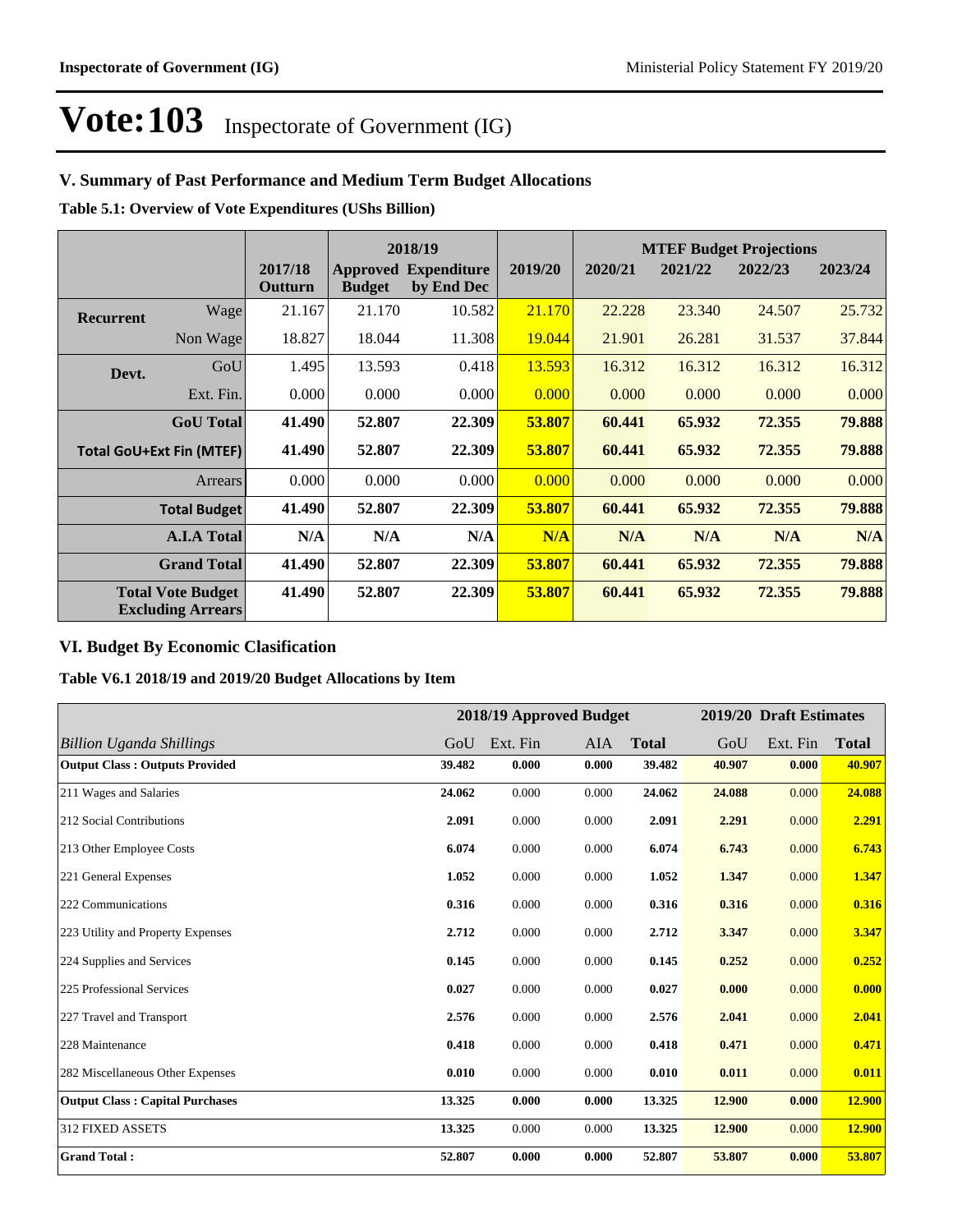| Total excluding<br>Arrears<br>. | 52.807<br>. | 0.000 | $\boldsymbol{0.000}$ | 52.807<br>. | 53.807 | 0.000 | 2000 F |
|---------------------------------|-------------|-------|----------------------|-------------|--------|-------|--------|

### **VII. Budget By Programme And Subprogramme**

#### **Table V7.1: Past Expenditure Outturns and Medium Term Projections by Programme and SubProgramme**

| <b>Billion Uganda shillings</b>                              |                       | FY 2018/19                       |                                   |                                             | <b>Medium Term Projections</b> |         |         |         |
|--------------------------------------------------------------|-----------------------|----------------------------------|-----------------------------------|---------------------------------------------|--------------------------------|---------|---------|---------|
|                                                              | FY 2017/18<br>Outturn | <b>Approved</b><br><b>Budget</b> | <b>Spent By</b><br><b>End Dec</b> | 2019-20<br><b>Proposed</b><br><b>Budget</b> | 2020-21                        | 2021-22 | 2022-23 | 2023-24 |
| 12 General Administration and<br><b>Support Services</b>     | 14.925                | 26.730                           | 8.340                             | 28.034                                      | 32.687                         | 33.687  | 35.912  | 39.199  |
| 02 Internal Audit Department                                 | 0.018                 | 0.013                            | 0.007                             | 0.016                                       | 0.016                          | 0.016   | 0.018   | 0.027   |
| 03 Finance and Accounts                                      | 0.014                 | 0.014                            | 0.007                             | 0.020                                       | 0.020                          | 0.020   | 0.025   | 0.030   |
| 0354 Support to IGG                                          | 1.495                 | 1.093                            | 0.360                             | 1.093                                       | 1.712                          | 1.712   | 1.712   | 1.712   |
| 04 General Administration and Management                     | 13.017                | 12.715                           | 7.734                             | 14.270                                      | 16.183                         | 17.183  | 19.370  | 22.613  |
| 05 Human Resource Management                                 | 0.183                 | 0.090                            | 0.020                             | 0.013                                       | 0.018                          | 0.018   | 0.030   | 0.035   |
| 06 Policy, Planning and M & E                                | 0.069                 | 0.050                            | 0.030                             | 0.077                                       | 0.085                          | 0.085   | 0.095   | 0.105   |
| 07 Procurement and Disposal                                  | 0.029                 | 0.024                            | 0.010                             | 0.030                                       | 0.035                          | 0.035   | 0.038   | 0.045   |
| 08 ICT and Information                                       | 0.101                 | 0.230                            | 0.114                             | 0.015                                       | 0.018                          | 0.018   | 0.024   | 0.032   |
| 1496 Construction of the IGG Head Office<br>building Project | 0.000                 | 12.500                           | 0.058                             | 12.500                                      | 14.600                         | 14.600  | 14.600  | 14.600  |
| 13 Anti-Corruption                                           | 23.751                | 23.594                           | 12.893                            | 23.617                                      | 23.540                         | 23.740  | 25.900  | 32.526  |
| 09 Transparency, Accountability and Anti-<br>Corruption      | 1.294                 | 1.258                            | 0.517                             | 1.220                                       | 1.368                          | 1.368   | 1.789   | 3.743   |
| 10 Specialised and Other Investigations                      | 2.647                 | 2.589                            | 1.300                             | 2.742                                       | 3.219                          | 3.219   | 3.219   | 4.510   |
| 11 Decentralised Anti-Corruption<br>Interventions            | 12.667                | 12.813                           | 7.457                             | 12.996                                      | 12.385                         | 12.385  | 12.278  | 12.036  |
| 12 Prosecutions and Civil Litigations                        | 2.820                 | 2.783                            | 1.588                             | 2.700                                       | 2.699                          | 2.699   | 3.017   | 4.120   |
| 13 Enforcement of Leadership Code of<br>Conduct              | 2.372                 | 2.242                            | 0.964                             | 2.175                                       | 2.174                          | 2.174   | 3.001   | 3.087   |
| 14 Education and Prevention of Corruption                    | 1.951                 | 1.911                            | 1.067                             | 1.785                                       | 1.695                          | 1.895   | 2.596   | 5.030   |
| 14 Ombudsman                                                 | 2.813                 | 2.483                            | 1.076                             | 2.156                                       | 4.214                          | 8.506   | 10.543  | 8.163   |
| 16 Management and Resolution of<br>Complaints                | 1.406                 | 1.399                            | 0.637                             | 1.090                                       | 2.182                          | 4.253   | 5.272   | 4.082   |
| 17 Systemic Interventions                                    | 1.408                 | 1.084                            | 0.439                             | 1.066                                       | 2.032                          | 4.253   | 5.272   | 4.082   |
| 51 Corruption investigation , Litigation<br>& Awareness      | 0.000                 | 0.000                            | 0.000                             | 0.000                                       | 0.000                          | 0.000   | 0.000   | 0.000   |
| <b>Total for the Vote</b>                                    | 41.490                | 52.807                           | 22.309                            | 53.807                                      | 60.441                         | 65.932  | 72.355  | 79.888  |
| <b>Total Excluding Arrears</b>                               | 41.490                | 52.807                           | 22.309                            | 53.807                                      | 60.441                         | 65.932  | 72.355  | 79.888  |

#### **VIII. Programme Performance and Medium Term Plans**

#### **Table V8.1: Programme Outcome and Outcome Indicators ( Only applicable for FY 2019/20)**

**Programme :** 12 General Administration and Support Services

**Programme Objective** 1. To provide administrative and support services to the Inspectorate of Government.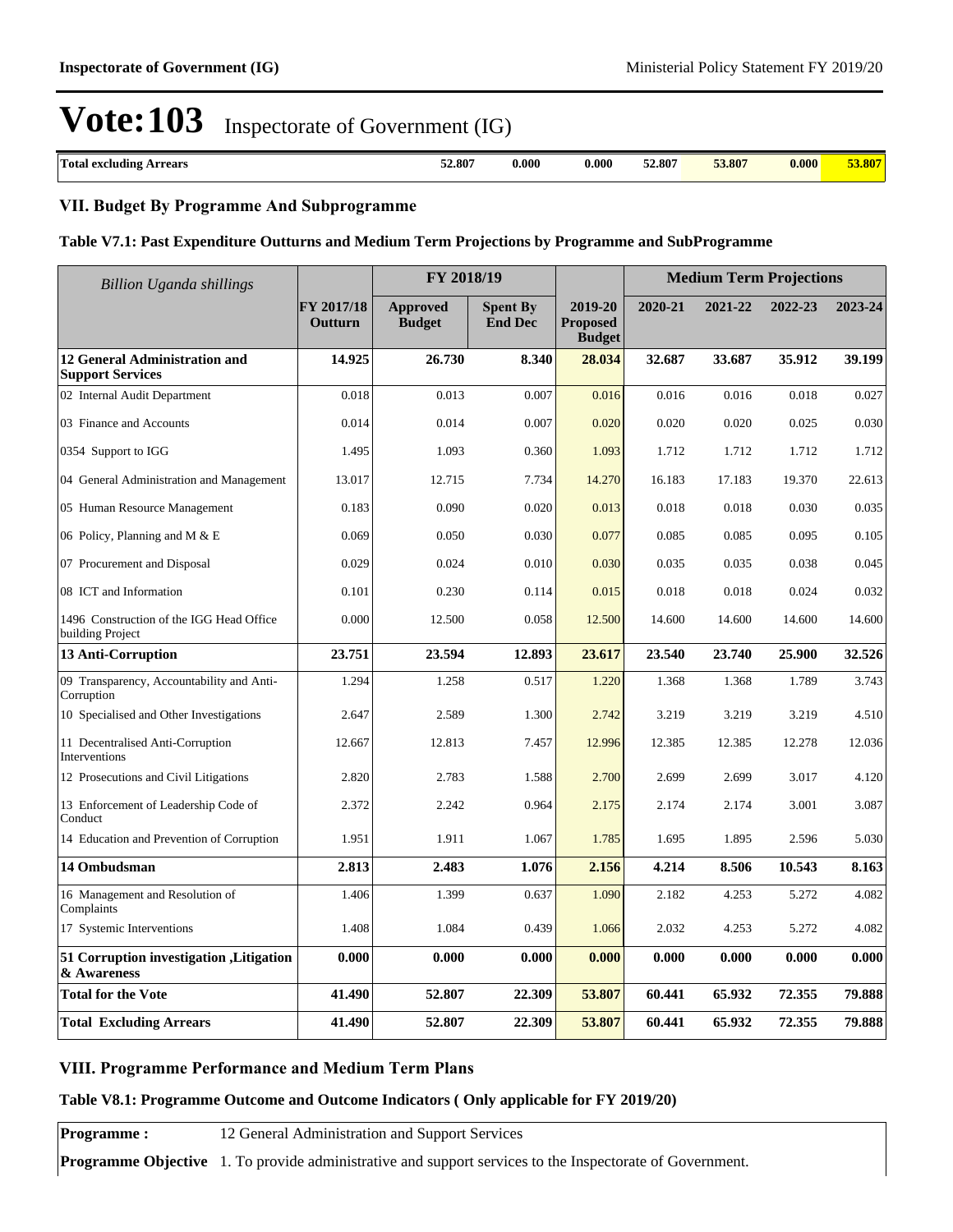| 2. To build and strengthen the IG human resource financial and physical capacity.<br>l:<br>3. To coordinate formulation and implementation of Strategic Plan, Budget Framework Paper, Policy<br>Statement, Annual Budget and Work Plans.<br>4. Promote effective and efficient use of Information and Communication Technologies by providing<br>strategic advice, guidance and service provision for IG operations.<br>5. Implement and monitor policies and procedures concerning the financial, administrative and<br>procurement.<br>6. To support management optimize internal control systems that significantly increase the ability to<br>achieve the set objectives.<br>7. To ensure availability, distribution, efficient and effective utilization of logistics.<br>8. To ensure safe custody and maintenance of IG properties and assets. |                                                                                                                            |                 |                  |                            |                  |             |  |  |
|-------------------------------------------------------------------------------------------------------------------------------------------------------------------------------------------------------------------------------------------------------------------------------------------------------------------------------------------------------------------------------------------------------------------------------------------------------------------------------------------------------------------------------------------------------------------------------------------------------------------------------------------------------------------------------------------------------------------------------------------------------------------------------------------------------------------------------------------------------|----------------------------------------------------------------------------------------------------------------------------|-----------------|------------------|----------------------------|------------------|-------------|--|--|
| <b>Responsible Officer:</b>                                                                                                                                                                                                                                                                                                                                                                                                                                                                                                                                                                                                                                                                                                                                                                                                                           | <b>Under Secretary</b>                                                                                                     |                 |                  |                            |                  |             |  |  |
|                                                                                                                                                                                                                                                                                                                                                                                                                                                                                                                                                                                                                                                                                                                                                                                                                                                       | Programme Outcome: Efficient and effective Inspectorate of Government.                                                     |                 |                  |                            |                  |             |  |  |
|                                                                                                                                                                                                                                                                                                                                                                                                                                                                                                                                                                                                                                                                                                                                                                                                                                                       | <b>Sector Outcomes contributed to by the Programme Outcome</b><br>1. Value for money in the management of public resources |                 |                  |                            |                  |             |  |  |
|                                                                                                                                                                                                                                                                                                                                                                                                                                                                                                                                                                                                                                                                                                                                                                                                                                                       |                                                                                                                            |                 |                  | <b>Performance Targets</b> |                  |             |  |  |
|                                                                                                                                                                                                                                                                                                                                                                                                                                                                                                                                                                                                                                                                                                                                                                                                                                                       | <b>Outcome Indicators</b>                                                                                                  |                 |                  | 2019/20                    | 2020/21          | 2021/22     |  |  |
|                                                                                                                                                                                                                                                                                                                                                                                                                                                                                                                                                                                                                                                                                                                                                                                                                                                       |                                                                                                                            | <b>Baseline</b> | <b>Base</b> year | <b>Target</b>              | Projection       | Projection  |  |  |
|                                                                                                                                                                                                                                                                                                                                                                                                                                                                                                                                                                                                                                                                                                                                                                                                                                                       | N/A                                                                                                                        |                 |                  |                            |                  |             |  |  |
|                                                                                                                                                                                                                                                                                                                                                                                                                                                                                                                                                                                                                                                                                                                                                                                                                                                       | <b>SubProgramme: 02 Internal Audit Department</b>                                                                          |                 |                  |                            |                  |             |  |  |
| <b>Output: 01 Administration &amp; Support services</b>                                                                                                                                                                                                                                                                                                                                                                                                                                                                                                                                                                                                                                                                                                                                                                                               |                                                                                                                            |                 |                  |                            |                  |             |  |  |
| Number of periodic reports produced                                                                                                                                                                                                                                                                                                                                                                                                                                                                                                                                                                                                                                                                                                                                                                                                                   |                                                                                                                            |                 |                  | $\overline{\mathbf{4}}$    | 4                |             |  |  |
| <b>SubProgramme: 03 Finance and Accounts</b>                                                                                                                                                                                                                                                                                                                                                                                                                                                                                                                                                                                                                                                                                                                                                                                                          |                                                                                                                            |                 |                  |                            |                  |             |  |  |
| <b>Output: 01 Administration &amp; Support services</b>                                                                                                                                                                                                                                                                                                                                                                                                                                                                                                                                                                                                                                                                                                                                                                                               |                                                                                                                            |                 |                  |                            |                  |             |  |  |
|                                                                                                                                                                                                                                                                                                                                                                                                                                                                                                                                                                                                                                                                                                                                                                                                                                                       | Number of policicies/operational plans/strategies/guidelines developed                                                     |                 |                  |                            | $\boldsymbol{2}$ |             |  |  |
| Number of periodic reports produced                                                                                                                                                                                                                                                                                                                                                                                                                                                                                                                                                                                                                                                                                                                                                                                                                   |                                                                                                                            |                 |                  | <b>19</b>                  | 19               | 19          |  |  |
| <b>SubProgramme: 0354 Support to IGG</b>                                                                                                                                                                                                                                                                                                                                                                                                                                                                                                                                                                                                                                                                                                                                                                                                              |                                                                                                                            |                 |                  |                            |                  |             |  |  |
| <b>Output: 01 Administration &amp; Support services</b>                                                                                                                                                                                                                                                                                                                                                                                                                                                                                                                                                                                                                                                                                                                                                                                               |                                                                                                                            |                 |                  |                            |                  |             |  |  |
|                                                                                                                                                                                                                                                                                                                                                                                                                                                                                                                                                                                                                                                                                                                                                                                                                                                       | Number of policicies/operational plans/strategies/guidelines developed                                                     |                 |                  |                            | 2                | $\mathbf 2$ |  |  |
| Number of periodic reports produced                                                                                                                                                                                                                                                                                                                                                                                                                                                                                                                                                                                                                                                                                                                                                                                                                   |                                                                                                                            |                 |                  | 27                         | 27               | 32          |  |  |
|                                                                                                                                                                                                                                                                                                                                                                                                                                                                                                                                                                                                                                                                                                                                                                                                                                                       | Number of Policy documents/actions/plans/reviewed/updated<br>4<br>6                                                        |                 |                  |                            |                  |             |  |  |
|                                                                                                                                                                                                                                                                                                                                                                                                                                                                                                                                                                                                                                                                                                                                                                                                                                                       | <b>SubProgramme: 04 General Administration and Management</b>                                                              |                 |                  |                            |                  |             |  |  |
| <b>Output: 01 Administration &amp; Support services</b>                                                                                                                                                                                                                                                                                                                                                                                                                                                                                                                                                                                                                                                                                                                                                                                               |                                                                                                                            |                 |                  |                            |                  |             |  |  |
|                                                                                                                                                                                                                                                                                                                                                                                                                                                                                                                                                                                                                                                                                                                                                                                                                                                       | Number of policicies/operational plans/strategies/guidelines developed                                                     |                 |                  | $\overline{2}$             | 4                | 6           |  |  |
| Number of periodic reports produced                                                                                                                                                                                                                                                                                                                                                                                                                                                                                                                                                                                                                                                                                                                                                                                                                   |                                                                                                                            |                 |                  | 29                         | 32               | 32          |  |  |
|                                                                                                                                                                                                                                                                                                                                                                                                                                                                                                                                                                                                                                                                                                                                                                                                                                                       | Number of Policy documents/actions/plans/reviewed/updated                                                                  |                 |                  |                            | 4                |             |  |  |
|                                                                                                                                                                                                                                                                                                                                                                                                                                                                                                                                                                                                                                                                                                                                                                                                                                                       |                                                                                                                            |                 |                  |                            |                  |             |  |  |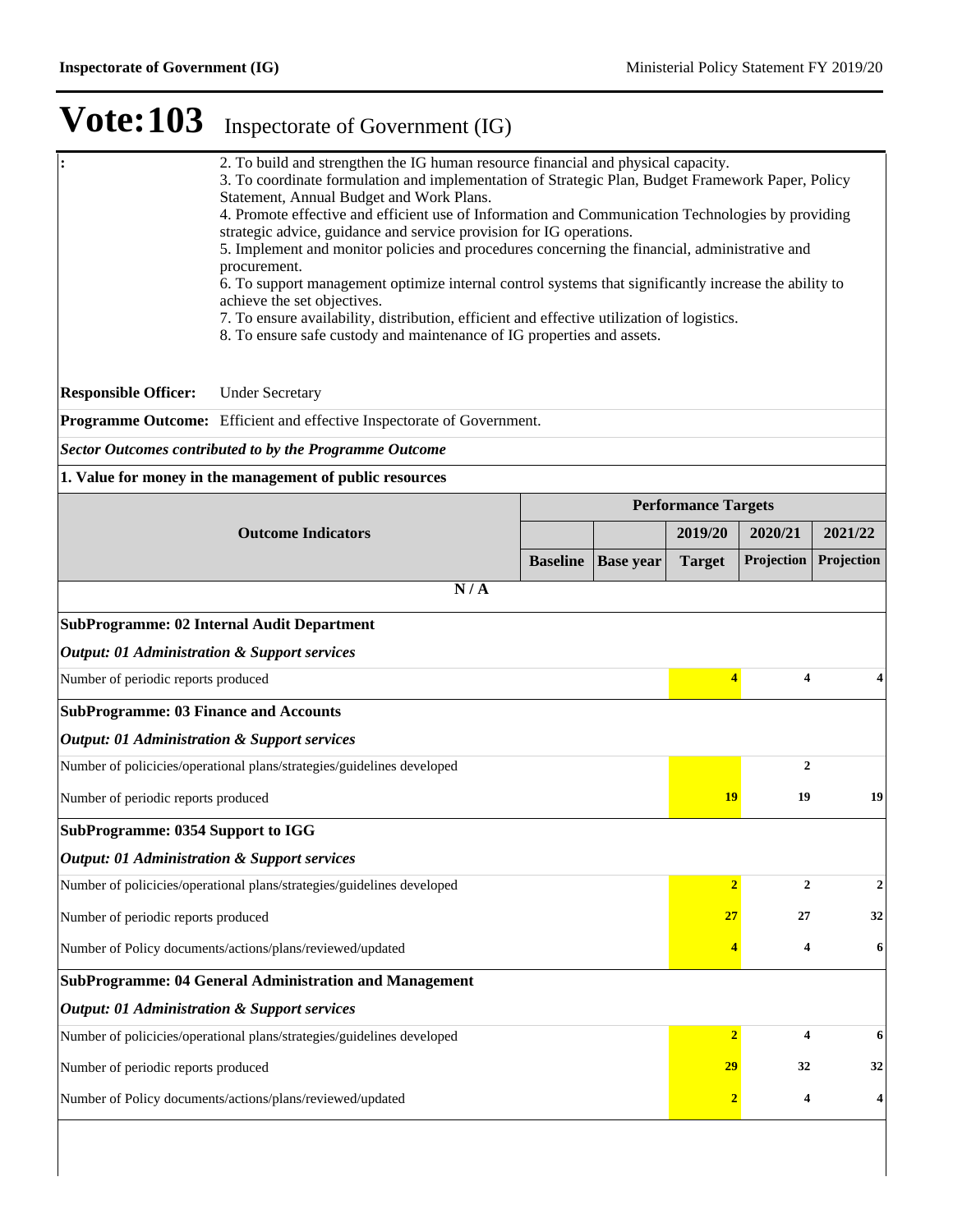|                                                          | <b>SubProgramme: 05 Human Resource Management</b>                                                                                                                                                                                                                                                                                                                                                                                                                                                                                                                                                                   |                 |                  |                            |              |            |
|----------------------------------------------------------|---------------------------------------------------------------------------------------------------------------------------------------------------------------------------------------------------------------------------------------------------------------------------------------------------------------------------------------------------------------------------------------------------------------------------------------------------------------------------------------------------------------------------------------------------------------------------------------------------------------------|-----------------|------------------|----------------------------|--------------|------------|
|                                                          | <b>Output: 19 Human Resource Management Services</b>                                                                                                                                                                                                                                                                                                                                                                                                                                                                                                                                                                |                 |                  |                            |              |            |
| Human Resource Systems in Place                          |                                                                                                                                                                                                                                                                                                                                                                                                                                                                                                                                                                                                                     |                 |                  | $\overline{2}$             | $\mathbf{2}$ | 2          |
| Number of staff recruited/promoted                       |                                                                                                                                                                                                                                                                                                                                                                                                                                                                                                                                                                                                                     |                 |                  | 20                         | 20           | 20         |
|                                                          | Number of Initiatives conducted to build and sustain desired organisational culture                                                                                                                                                                                                                                                                                                                                                                                                                                                                                                                                 |                 |                  |                            | 4            | 4          |
|                                                          | SubProgramme: 06 Policy, Planning and M & E                                                                                                                                                                                                                                                                                                                                                                                                                                                                                                                                                                         |                 |                  |                            |              |            |
| <b>Output: 01 Administration &amp; Support services</b>  |                                                                                                                                                                                                                                                                                                                                                                                                                                                                                                                                                                                                                     |                 |                  |                            |              |            |
|                                                          | Number of policicies/operational plans/strategies/guidelines developed                                                                                                                                                                                                                                                                                                                                                                                                                                                                                                                                              |                 |                  | 4                          | 4            |            |
| Number of periodic reports produced                      |                                                                                                                                                                                                                                                                                                                                                                                                                                                                                                                                                                                                                     |                 |                  |                            | 8            |            |
|                                                          | Number of Policy documents/actions/plans/reviewed/updated                                                                                                                                                                                                                                                                                                                                                                                                                                                                                                                                                           |                 |                  |                            | 1            | 1          |
|                                                          | <b>SubProgramme: 07 Procurement and Disposal</b>                                                                                                                                                                                                                                                                                                                                                                                                                                                                                                                                                                    |                 |                  |                            |              |            |
| <b>Output: 01 Administration &amp; Support services</b>  |                                                                                                                                                                                                                                                                                                                                                                                                                                                                                                                                                                                                                     |                 |                  |                            |              |            |
| Number of periodic reports produced                      |                                                                                                                                                                                                                                                                                                                                                                                                                                                                                                                                                                                                                     |                 |                  | 13                         | 13           | 13         |
| <b>SubProgramme: 08 ICT and Information</b>              |                                                                                                                                                                                                                                                                                                                                                                                                                                                                                                                                                                                                                     |                 |                  |                            |              |            |
| <b>Output: 01 Administration &amp; Support services</b>  |                                                                                                                                                                                                                                                                                                                                                                                                                                                                                                                                                                                                                     |                 |                  |                            |              |            |
| Number of periodic reports produced                      |                                                                                                                                                                                                                                                                                                                                                                                                                                                                                                                                                                                                                     |                 |                  | 4                          | 4            |            |
| <b>Programme:</b>                                        | 13 Anti-Corruption                                                                                                                                                                                                                                                                                                                                                                                                                                                                                                                                                                                                  |                 |                  |                            |              |            |
|                                                          | <b>Programme Objective</b> 1. To create public awareness and enlist public support for preventing and combating corruption.<br>2. To investigate organized and syndicate and other forms of corruption in Uganda Government<br>Ministries, Departments, Agencies and Local Governments.<br>3. Enforce adherence/compliance to the Code of Conduct.<br>4. To prosecute cases of corruption and provide legal services.<br>5. To increase Social Accountability in the implementation of government projects by empowering<br>stakeholders to hold Public Officials socially accountable for publicly held resources. |                 |                  |                            |              |            |
| <b>Responsible Officer:</b>                              | Director                                                                                                                                                                                                                                                                                                                                                                                                                                                                                                                                                                                                            |                 |                  |                            |              |            |
|                                                          | Programme Outcome: Improved transparency and less corruption in public service delivery.                                                                                                                                                                                                                                                                                                                                                                                                                                                                                                                            |                 |                  |                            |              |            |
|                                                          | <b>Sector Outcomes contributed to by the Programme Outcome</b>                                                                                                                                                                                                                                                                                                                                                                                                                                                                                                                                                      |                 |                  |                            |              |            |
|                                                          | 1. Value for money in the management of public resources                                                                                                                                                                                                                                                                                                                                                                                                                                                                                                                                                            |                 |                  |                            |              |            |
|                                                          |                                                                                                                                                                                                                                                                                                                                                                                                                                                                                                                                                                                                                     |                 |                  | <b>Performance Targets</b> |              |            |
|                                                          | <b>Outcome Indicators</b>                                                                                                                                                                                                                                                                                                                                                                                                                                                                                                                                                                                           |                 |                  | 2019/20                    | 2020/21      | 2021/22    |
|                                                          |                                                                                                                                                                                                                                                                                                                                                                                                                                                                                                                                                                                                                     | <b>Baseline</b> | <b>Base year</b> | <b>Target</b>              | Projection   | Projection |
| N/A                                                      |                                                                                                                                                                                                                                                                                                                                                                                                                                                                                                                                                                                                                     |                 |                  |                            |              |            |
|                                                          | Programme Outcome: Reduction in crime of corruption                                                                                                                                                                                                                                                                                                                                                                                                                                                                                                                                                                 |                 |                  |                            |              |            |
|                                                          | <b>Sector Outcomes contributed to by the Programme Outcome</b>                                                                                                                                                                                                                                                                                                                                                                                                                                                                                                                                                      |                 |                  |                            |              |            |
| 1. Value for money in the management of public resources |                                                                                                                                                                                                                                                                                                                                                                                                                                                                                                                                                                                                                     |                 |                  |                            |              |            |
|                                                          |                                                                                                                                                                                                                                                                                                                                                                                                                                                                                                                                                                                                                     |                 |                  | <b>Performance Targets</b> |              |            |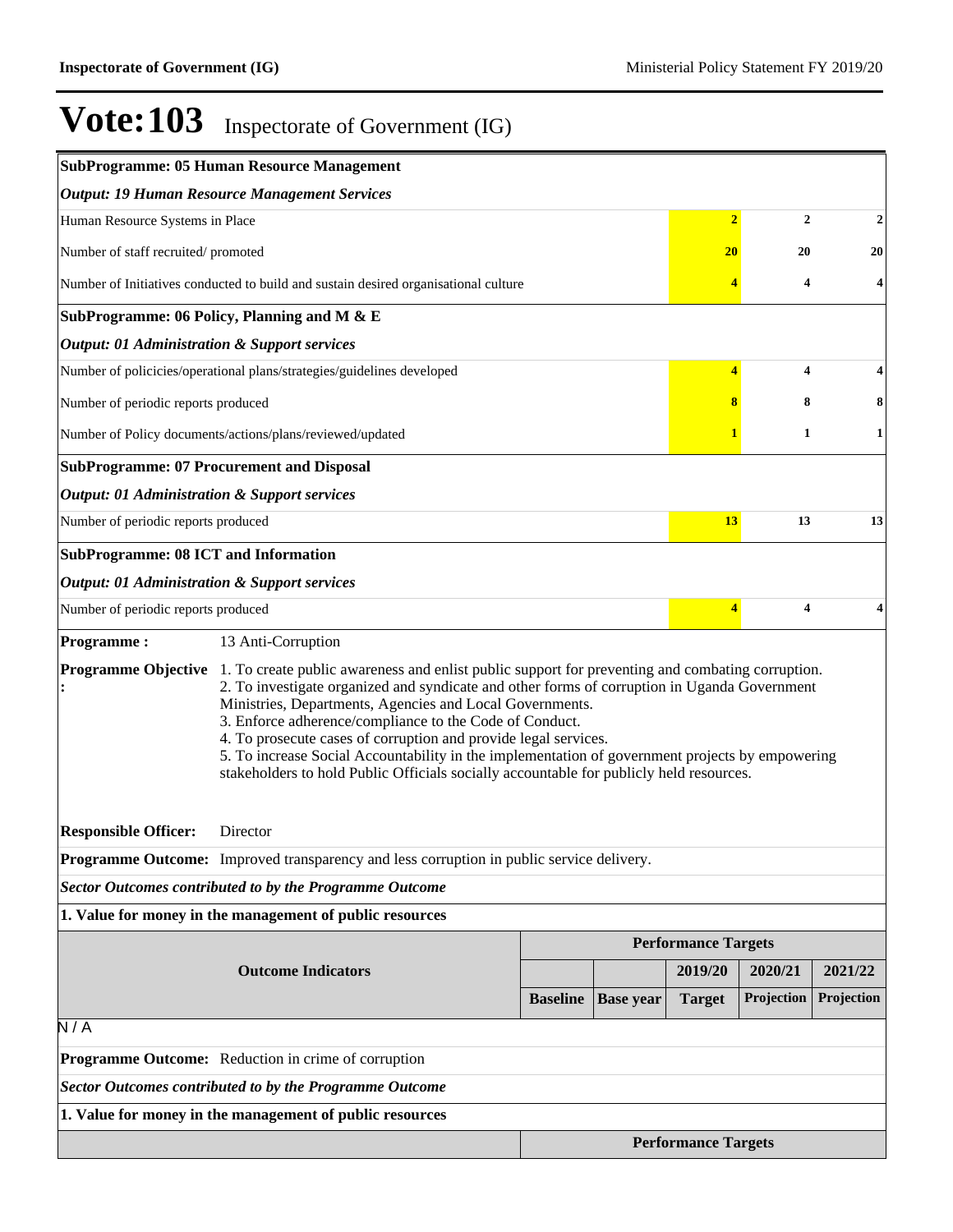| <b>Outcome Indicators</b>                                                           |                 |                  | 2019/20        | 2020/21    | 2021/22    |
|-------------------------------------------------------------------------------------|-----------------|------------------|----------------|------------|------------|
|                                                                                     | <b>Baseline</b> | <b>Base year</b> | <b>Target</b>  | Projection | Projection |
| · Number of grand or syndicated corruption cases registered                         | 2000000000      | 2015             | 60             | 45         | 30         |
| SubProgramme: 09 Transparency, Accountability and Anti- Corruption                  |                 |                  |                |            |            |
| Output: 06 Transparency, Accountability and Anti-Corruption (TAAC)                  |                 |                  |                |            |            |
| Number of citizens trained to monitor projects                                      |                 |                  | 10,000         | 12,000     | 14,000     |
| Percentage of grievances resolved timely                                            |                 |                  | 80%            | 90%        | 95%        |
| Percentage of recommendations followed up                                           |                 |                  | 75%            | 85%        | 100%       |
| <b>SubProgramme: 10 Specialised and Other Investigations</b>                        |                 |                  |                |            |            |
| <b>Output: 01 Special Investigations</b>                                            |                 |                  |                |            |            |
| Number of high profile cases investigated                                           |                 |                  | 12             | 14         | 16         |
| Number of other curruption cases investigated                                       |                 |                  | <b>183</b>     | 183        | 183        |
| Percentage of recommendations followed up                                           |                 |                  | <b>100%</b>    | 100%       | 100%       |
| <b>SubProgramme: 11 Decentralised Anti-Corruption Interventions</b>                 |                 |                  |                |            |            |
| <b>Output: 04 Decentralised Anti - corruption programmes</b>                        |                 |                  |                |            |            |
| Number of corruption cases investigated in LG's                                     |                 |                  | 468            | 550        | 650        |
| Number of Ombusman complaints resolved in LG's                                      |                 |                  | 500            | 600        | 700        |
| Percentage of recommendations followed up                                           |                 |                  | <b>100%</b>    | 100%       | 100%       |
| <b>SubProgramme: 12 Prosecutions and Civil Litigations</b>                          |                 |                  |                |            |            |
| <b>Output: 02 Prosecutions &amp; Civil Litigation</b>                               |                 |                  |                |            |            |
| Number of corruption cases prosecuted                                               |                 |                  | 50             | 50         | 50         |
| Percentage of Court Orders followed up                                              |                 |                  | 85%            | 90%        | 95%        |
| Percentage of funds recovered from the court decisions and investigations           |                 |                  | 50%            | 55%        | 60%        |
| SubProgramme: 13 Enforcement of Leadership Code of Conduct                          |                 |                  |                |            |            |
| <b>Output: 05 Verification of Leaders' Declarations</b>                             |                 |                  |                |            |            |
| Number of verifications concluded                                                   |                 |                  | 300            | 350        | 350        |
| Number of investigations in breaches concluded                                      |                 |                  | <b>25</b>      | 30         | 35         |
| Value of illicity acquired assets identified and traced                             |                 |                  | $\overline{2}$ | 4          | 5          |
| <b>SubProgramme: 14 Education and Prevention of Corruption</b>                      |                 |                  |                |            |            |
| <b>Output: 03 Education and Public Awareness</b>                                    |                 |                  |                |            |            |
| Number of partnerships and collaboration networks established                       |                 |                  | 24             | 24         | 30         |
| Number of initiatives implemented through partnerships with Government institutions |                 |                  |                | 6          | 8          |
| Number of collaboration initiatives with non State Actors                           |                 |                  |                | 6          | 8          |
| 14 Ombudsman<br><b>Programme:</b>                                                   |                 |                  |                |            |            |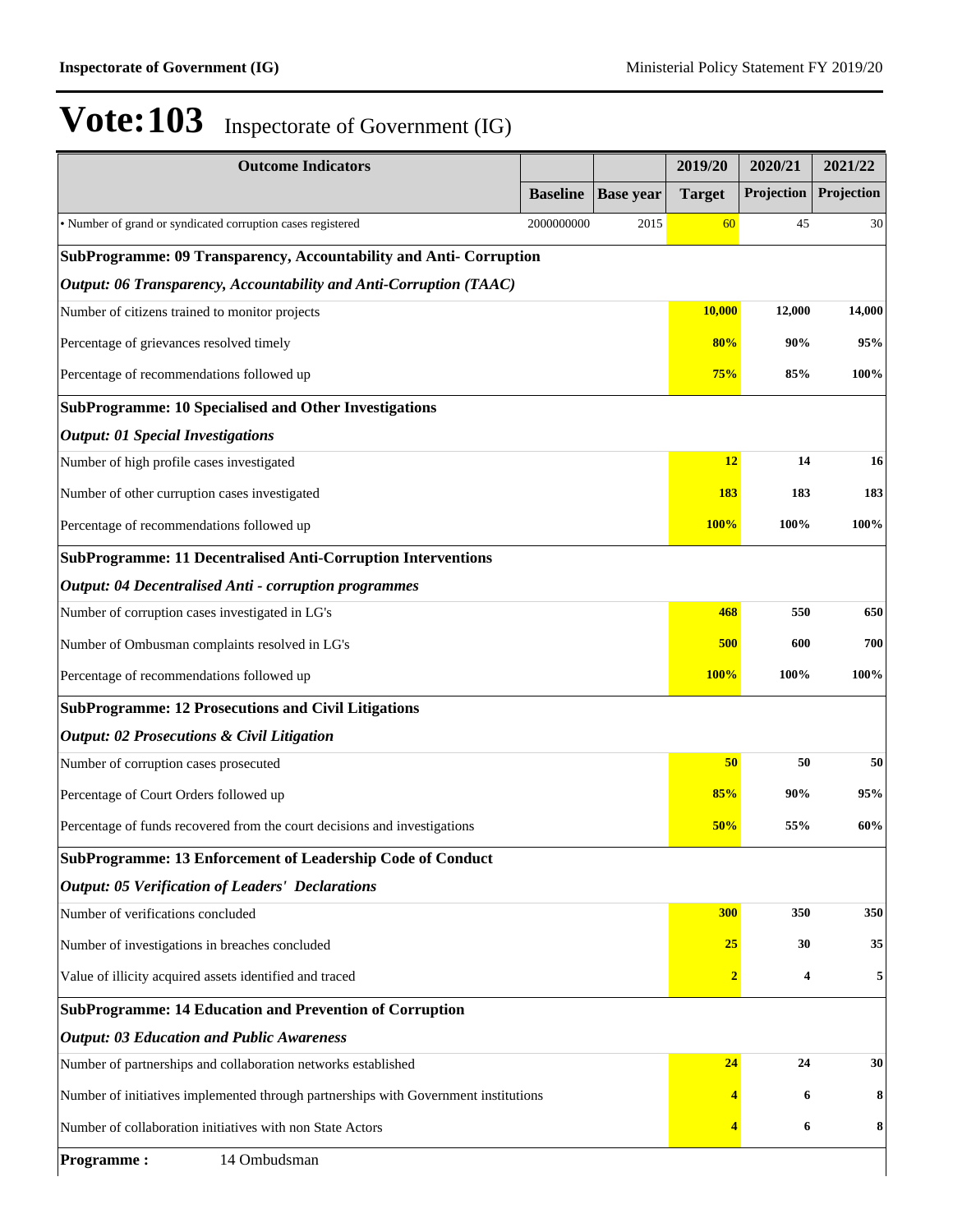| <b>Programme Objective</b> 1. To investigate maladministration, injustices and economic malpractices in public office.<br>2. To enhance capacity of the MDALGs to identify and resolve underlying drivers of complaints at<br>source.<br>3. To use systemic approach to pro-actively identify and address causes of high risks areas in governance.<br>4. To examine the practices and procedures, facilitate discovery of corrupt practices and recommend<br>actions for revision of methods of work and procedures. |                                                                                    |                 |                  |                            |            |            |  |  |
|-----------------------------------------------------------------------------------------------------------------------------------------------------------------------------------------------------------------------------------------------------------------------------------------------------------------------------------------------------------------------------------------------------------------------------------------------------------------------------------------------------------------------|------------------------------------------------------------------------------------|-----------------|------------------|----------------------------|------------|------------|--|--|
| <b>Responsible Officer:</b>                                                                                                                                                                                                                                                                                                                                                                                                                                                                                           | Director                                                                           |                 |                  |                            |            |            |  |  |
|                                                                                                                                                                                                                                                                                                                                                                                                                                                                                                                       | <b>Programme Outcome:</b> Adherence to standards in public administration.         |                 |                  |                            |            |            |  |  |
| <b>Sector Outcomes contributed to by the Programme Outcome</b>                                                                                                                                                                                                                                                                                                                                                                                                                                                        |                                                                                    |                 |                  |                            |            |            |  |  |
|                                                                                                                                                                                                                                                                                                                                                                                                                                                                                                                       | 1. Value for money in the management of public resources                           |                 |                  |                            |            |            |  |  |
|                                                                                                                                                                                                                                                                                                                                                                                                                                                                                                                       |                                                                                    |                 |                  | <b>Performance Targets</b> |            |            |  |  |
|                                                                                                                                                                                                                                                                                                                                                                                                                                                                                                                       | <b>Outcome Indicators</b>                                                          |                 |                  | 2019/20                    | 2020/21    | 2021/22    |  |  |
|                                                                                                                                                                                                                                                                                                                                                                                                                                                                                                                       |                                                                                    | <b>Baseline</b> | <b>Base year</b> | <b>Target</b>              | Projection | Projection |  |  |
|                                                                                                                                                                                                                                                                                                                                                                                                                                                                                                                       | • Number of improvements in public administration as a result of Ombudsman actions | 2000000000      | 2015             | 90                         | 120        | 130        |  |  |
|                                                                                                                                                                                                                                                                                                                                                                                                                                                                                                                       | <b>SubProgramme: 16 Management and Resolution of Complaints</b>                    |                 |                  |                            |            |            |  |  |
|                                                                                                                                                                                                                                                                                                                                                                                                                                                                                                                       | <b>Output: 01 Ombudsman Complaints, Policy and Systems Studies</b>                 |                 |                  |                            |            |            |  |  |
|                                                                                                                                                                                                                                                                                                                                                                                                                                                                                                                       | Number of Ombusman complaints resolved and systematic interventions concluded      |                 |                  | 150                        | 200        | 250        |  |  |
|                                                                                                                                                                                                                                                                                                                                                                                                                                                                                                                       | Number of MDA/LG's supported to set up or reactivate internal inspectorates        |                 |                  | <b>10</b>                  | 20         | 30         |  |  |
|                                                                                                                                                                                                                                                                                                                                                                                                                                                                                                                       | Percentage of Ombudsman case resolved using alternative dispute resolutions        |                 |                  | 30%                        | 40%        | 50%        |  |  |
| <b>SubProgramme: 17 Systemic Interventions</b>                                                                                                                                                                                                                                                                                                                                                                                                                                                                        |                                                                                    |                 |                  |                            |            |            |  |  |
|                                                                                                                                                                                                                                                                                                                                                                                                                                                                                                                       | Output: 01 Ombudsman Complaints, Policy and Systems Studies                        |                 |                  |                            |            |            |  |  |
|                                                                                                                                                                                                                                                                                                                                                                                                                                                                                                                       | Number of Ombusman complaints resolved and systematic interventions concluded      |                 |                  | $\overline{\mathbf{8}}$    | 10         | 15         |  |  |
|                                                                                                                                                                                                                                                                                                                                                                                                                                                                                                                       | Number of MDA/LG's supported to set up or reactivate internal inspectorates        |                 |                  | 20                         | 25         | 30         |  |  |
|                                                                                                                                                                                                                                                                                                                                                                                                                                                                                                                       | Percentage of Ombudsman case resolved using alternative dispute resolutions        |                 |                  | 5%                         | 10%        | 15%        |  |  |

#### **IX. Major Capital Investments And Changes In Resource Allocation**

### **Table 9.1: Major Capital Investment (Capital Purchases outputs over 0.5Billion)**

| FY 2018/19                                                                      | <b>FY 2019/20</b>                                                                             |        |                                                             |  |  |  |  |
|---------------------------------------------------------------------------------|-----------------------------------------------------------------------------------------------|--------|-------------------------------------------------------------|--|--|--|--|
|                                                                                 | <b>Appr. Budget and Planned Outputs</b><br><b>Expenditures and Achievements by</b><br>end Dec |        |                                                             |  |  |  |  |
| Vote 103 Inspectorate of Government (IG)                                        |                                                                                               |        |                                                             |  |  |  |  |
|                                                                                 | <b>Program: 14 12 General Administration and Support Services</b>                             |        |                                                             |  |  |  |  |
| Development Project : 1496 Construction of the IGG Head Office building Project |                                                                                               |        |                                                             |  |  |  |  |
| <b>Output: 14 12 72 Government Buildings and Administrative Infrastructure</b>  |                                                                                               |        |                                                             |  |  |  |  |
| Construction of IG Head office foundation building                              |                                                                                               |        | Phase I of the building- basement and ground<br>floor built |  |  |  |  |
| <b>Total Output Cost (Ushs Thousand)</b>                                        | 12,500,000                                                                                    | 58,257 | 12,500,000                                                  |  |  |  |  |
| Gou Dev't:                                                                      | 12,500,000                                                                                    | 58,257 | 12,500,000                                                  |  |  |  |  |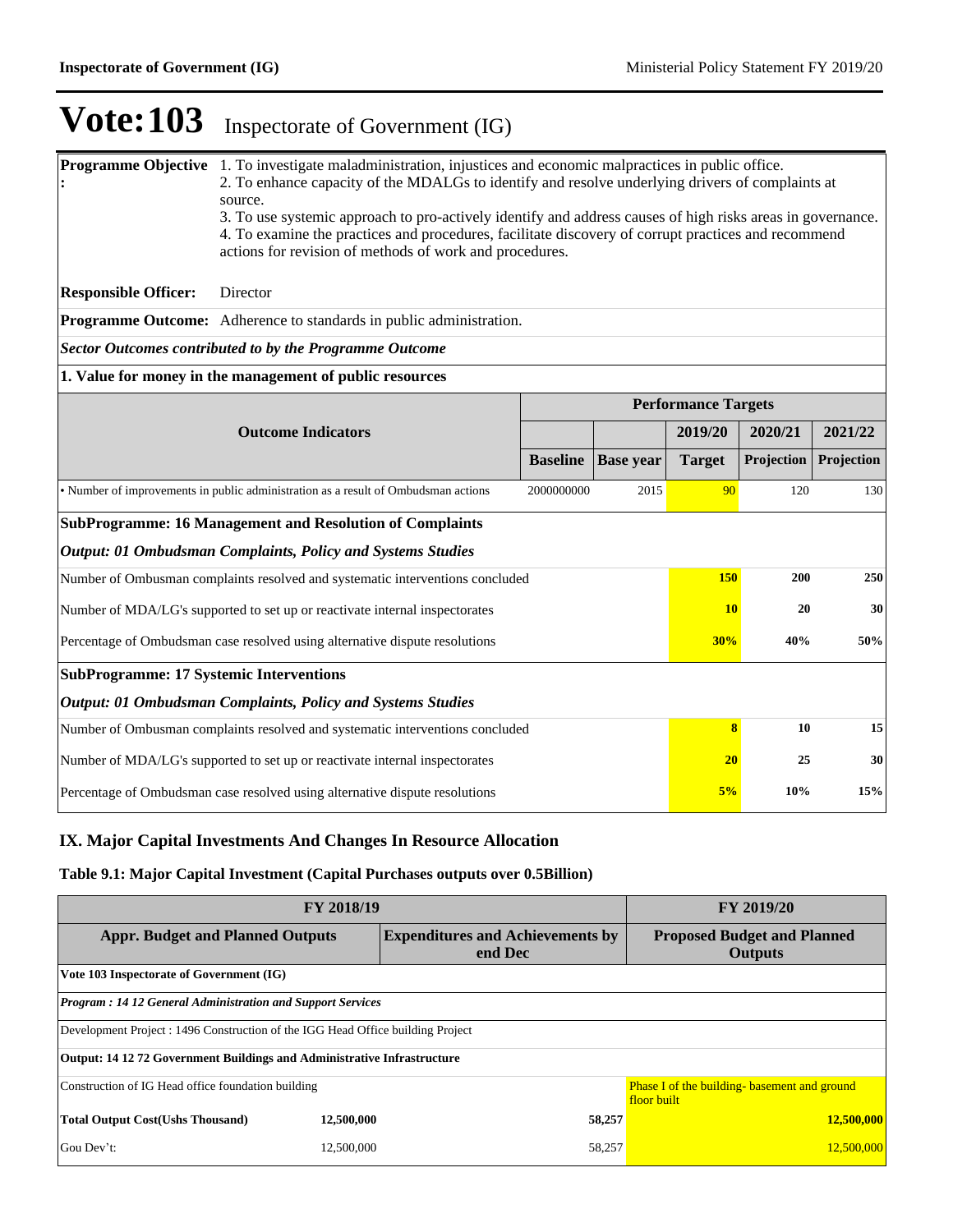| Ext Fin:  |  |
|-----------|--|
| $A.I.A$ : |  |

#### **X. Vote Challenges and Plans To Improve Performance**

#### **Vote Challenges**

While progress has been made in promoting good governance and combating corruption, several constraints still remain and these include:

i. Inadequate operational funds:

In thi. Inadequate operational funds:

In the last three financial years, the Non-Wage Recurrent budget allocation to the Inspectorate of Government has reduced by UGX 1.677 Billion; that is from UGX 19.721 Billion in FY 2017/18 to UGX 18.041 Billion in the current FY 2018/19. In the ensuing financial year however, the IG Non-wage has been enhanced by UGX 1 Billion to come to UGX 19.041. However, fixed costs which constitute over 85% of the non-wage recurrent budget namely 30% gratuity, 10% NSSF contributions, rent, utilities and investigations have increased to UGX 15.40 Billion. The above conditions, have left the institution with funding gap of UGX 2.30 Billion for operational expenses for the items listed below: Travel Inland for investigations, prosecutions and enforcement of Leadership Code UGX 1.261 Billion, Vehicle Maintenance (Tyres, Servicing and Repairs for 109 Cars) UGX 0.542 Billion and fuel 0.501 Billion.

ii. Understaffing: In the last three years the number of local governments (districts, municipalities, town councils and sub counties) has significantly increased. The growth in the number of administration units implies additional work since cost centers, number of leaders and complaints reported have increased. The capacity of the IG to handle corruption and ombudsman complaints has not commensurately changed to match with the increasing workload. For a long time the Regional Offices have been 16 with 5 technical staff for each Regional Office. The IG therefore requires additional UGX 4 Billion for recruitment of additional 30 staff to deal with increasing workload in Local Governments.

iii. Non-implementation of IG recommendations; upon completion of investigations the IG issues a number of recommendations. However, there have been instances where these recommendations have not been implemented leading to the matter remaining unresolved. For example in the FY 2016/17 the Inspectorate of Government followed up on 452 recommendations of which 207 were acted upon representing implementation rate of 45.8%. Similarly in FY 2017/18, 1657 recommendations were followed and 390 were implemented representing 23.5%.

iv. Prevalence and complexity of corruption in the public and private sector; of particular concern the evolving nature of corruption. While previously limited to favors and bribes to a few officials, it now encompasses grand syndicated corruption where controls are deliberately circumvented in a systematic way, involving networks of corrupt officials from different MDALGs and the private sector.

v. Delays in the judicial process; the establishment of the Anti-Corruption Division of the High Court significantly shortened the period taken to complete prosecution of corruption cases. However, even with a functional Anti-Corruption Court, cases face delays in courts of justice for various reasons including, but not limited to transfer of judicial officers, and continuous adjournments and lack of quorum.

#### **Plans to improve Vote Performance**

The IG in the coming FY 2019/20 has proposed actions listed below to improve performance.

a. Refocusing the IG interventions on high priority areas which can deliver results with minimum available resources.

b. Discuss with Parliament, MoFPED and development partners for additional funding.

c. Focus on assisting MDALGs to establish or strengthen internal complaint handling mechanisms to reduce pressure on the IG.

- d. Partnering with other institutions to harness synergies in the fight against corruption.
- e. Implement the revised IG performance management system and competence frameworks

#### **XI Off Budget Support**

#### **Table 11.1 Off-Budget Support by Sub-Programme**

| <b>Billion Uganda Shillings</b>                                   | $2018/19$ Approved<br><b>Budget</b> | 2019/20 Draft<br><b>Estimates</b> |
|-------------------------------------------------------------------|-------------------------------------|-----------------------------------|
| <b>Programme 1412 General Administration and Support Services</b> | 0.00                                | 0.63                              |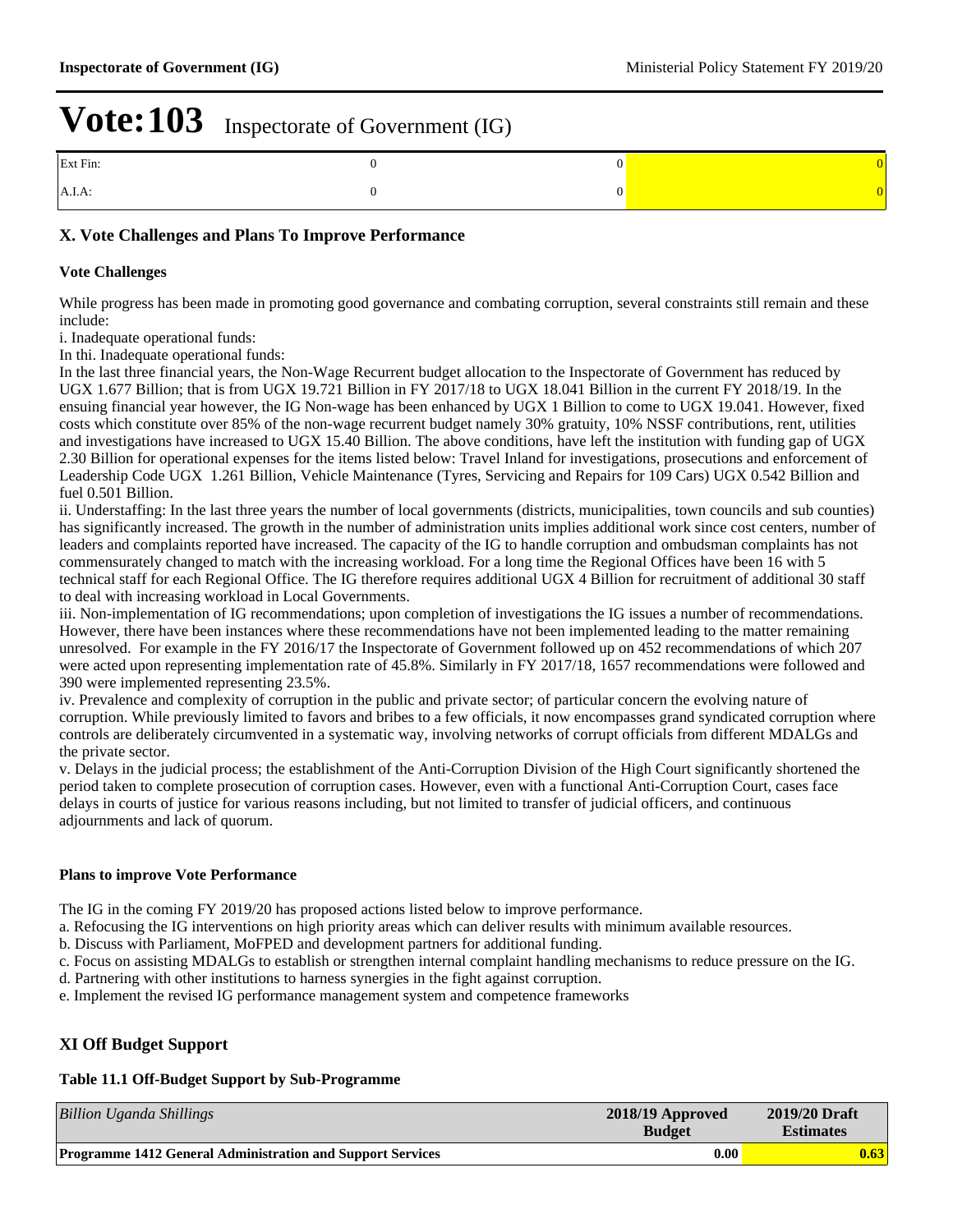| <b>Recurrent Budget Estimates</b>                    |      |       |
|------------------------------------------------------|------|-------|
| 04 General Administration and Management             | 0.00 | 0.63  |
| 406-European Union (EU)                              | 0.00 | 0.21  |
| 510-Denmark                                          | 0.00 | 0.42  |
| Programme 1413 Anti-Corruption                       | 0.00 | 8.88  |
| <b>Recurrent Budget Estimates</b>                    |      |       |
| 09 Transparency, Accountability and Anti- Corruption | 0.00 | 3.70  |
| World Bank                                           | 0.00 | 3.70  |
| 10 Specialised and Other Investigations              | 0.00 | 1.17  |
| 406-European Union (EU)                              | 0.00 | 0.54  |
| 510-Denmark                                          | 0.00 | 0.63  |
| 11 Decentralised Anti-Corruption Interventions       | 0.00 | 0.63  |
| 510-Denmark                                          | 0.00 | 0.63  |
| 12 Prosecutions and Civil Litigations                | 0.00 | 0.16  |
| 406-European Union (EU)                              | 0.00 | 0.16  |
| 13 Enforcement of Leadership Code of Conduct         | 0.00 | 1.44  |
| 406-European Union (EU)                              | 0.00 | 1.39  |
| 422-United Nations Development Program (UNDP)        | 0.00 | 0.05  |
| <b>14 Education and Prevention of Corruption</b>     | 0.00 | 1.79  |
| 406-European Union (EU)                              | 0.00 | 0.79  |
| 422-United Nations Development Program (UNDP)        | 0.00 | 0.09  |
| 510-Denmark                                          | 0.00 | 0.92  |
| Programme 1414 Ombudsman                             | 0.00 | 1.36  |
| <b>Recurrent Budget Estimates</b>                    |      |       |
| <b>16 Management and Resolution of Complaints</b>    | 0.00 | 1.36  |
| 406-European Union (EU)                              | 0.00 | 0.44  |
| 510-Denmark                                          | 0.00 | 0.93  |
| <b>Total for Vote</b>                                | 0.00 | 10.87 |

### **XII. Vote Cross Cutting Policy And Other Budgetary Issues**

#### **Table 12.1: Cross- Cutting Policy Issues**

| <b>Issue Type:</b>                        | <b>HIV/AIDS</b>                                                                                                               |
|-------------------------------------------|-------------------------------------------------------------------------------------------------------------------------------|
| <b>Objective :</b>                        | (i) To mitigate the effects of HIV and AIDS on the IG work place<br>To provide care and treatment for the IG staff and family |
| <b>Issue of Concern:</b>                  | The burden and negative impact of HIV and AIDS on the IG workforce.                                                           |
| <b>Planned Interventions:</b>             | Improve service seeking behaviour of staff, with more staff getting HIV tested and more staff on<br>anti retroviral treatment |
| <b>Budget Allocation (Billion):</b> 0.030 |                                                                                                                               |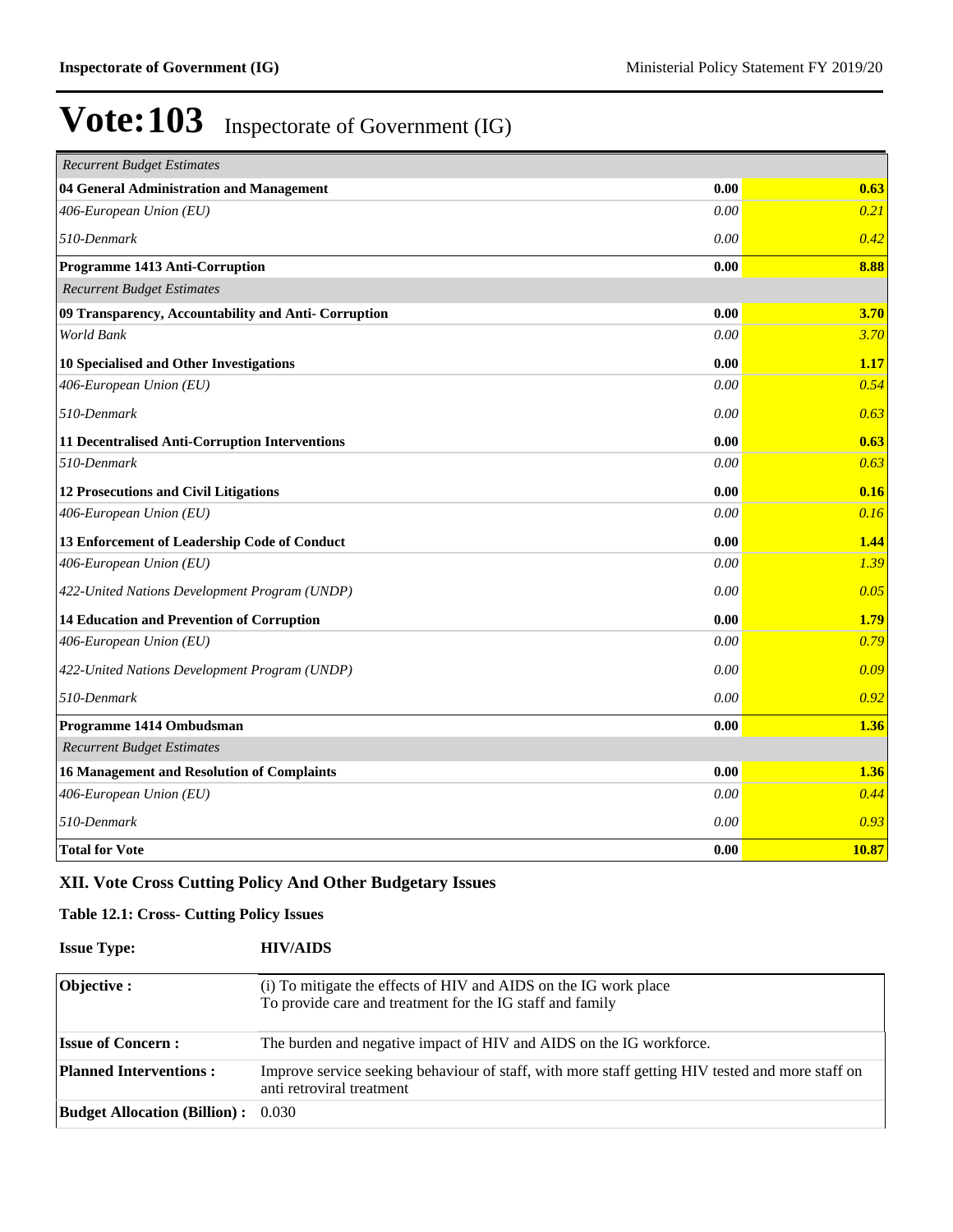| <b>Performance Indicators:</b>      | Number of outreach initiatives held.(2)                                                                                                                                                                                                                                                                                                                        |  |  |  |  |  |
|-------------------------------------|----------------------------------------------------------------------------------------------------------------------------------------------------------------------------------------------------------------------------------------------------------------------------------------------------------------------------------------------------------------|--|--|--|--|--|
|                                     | Number of sensitization meetings conducted(4)                                                                                                                                                                                                                                                                                                                  |  |  |  |  |  |
| <b>Issue Type:</b>                  | Gender                                                                                                                                                                                                                                                                                                                                                         |  |  |  |  |  |
| Objective:                          | i. To execute the IG mandate in conformity with the National Gender Policy and the legislation in<br>place to enforce it.<br>ii. To promote gender equity and equality in the Inspectorate of Government through according<br>equal treatment to men and women in the process of recruitment, training and promotion to all<br>persons irrespective of gender. |  |  |  |  |  |
| <b>Issue of Concern:</b>            | Limited integration of gender issues in the IG work plans and budgets                                                                                                                                                                                                                                                                                          |  |  |  |  |  |
| <b>Planned Interventions:</b>       | • Conduct Information and awareness-raising activities on gender mainstreaming techniques<br>through workshops, seminars and training for the IG staff                                                                                                                                                                                                         |  |  |  |  |  |
| <b>Budget Allocation (Billion):</b> | 0.020                                                                                                                                                                                                                                                                                                                                                          |  |  |  |  |  |
| <b>Performance Indicators:</b>      | Number of gender awareness sessions conducted.(3)<br>Number of investigations disaggregated by gender.(10)                                                                                                                                                                                                                                                     |  |  |  |  |  |
| <b>Issue Type:</b>                  | <b>Enviroment</b>                                                                                                                                                                                                                                                                                                                                              |  |  |  |  |  |
| Objective:                          | To contribute to promotion and sustainable use of natural resources.                                                                                                                                                                                                                                                                                           |  |  |  |  |  |
| <b>Issue of Concern:</b>            | Deforestation and waste disposal                                                                                                                                                                                                                                                                                                                               |  |  |  |  |  |
| <b>Planned Interventions:</b>       | The IG will investigate issues regarding destruction of environment and Enforce sanctions.                                                                                                                                                                                                                                                                     |  |  |  |  |  |
| <b>Budget Allocation (Billion):</b> | 0.020                                                                                                                                                                                                                                                                                                                                                          |  |  |  |  |  |
| <b>Performance Indicators:</b>      | Number of cases related to the environmental concern investigated.(5)<br>Number of institutions supported with planting materials.(3)                                                                                                                                                                                                                          |  |  |  |  |  |

#### **XIII. Personnel Information**

#### **Table 13.1 Staff Establishment Analysis**

| <b>Title</b>                                           | <b>Salary Scale</b> | <b>Number Of Approved Positions</b> | <b>Number Of Filled Positions</b> |
|--------------------------------------------------------|---------------------|-------------------------------------|-----------------------------------|
| <b>SENIOR PRINCIPAL</b><br><b>INSPECTORATE OFFICER</b> | IG <sub>2</sub>     |                                     | 0                                 |
| Principal Human Resource Officer                       | IG3                 |                                     | $\Omega$                          |
| <b>PRINCIPAL INSPECTORATE</b><br><b>OFFICER</b>        | IG3                 |                                     | 71                                |
| <b>SENIOR PERSONAL</b><br><b>SECRETARY</b>             | IG4                 |                                     | $\overline{2}$                    |
| <b>INSPECTORATE OFFICER</b>                            | IG5                 | 128                                 | 11                                |
| <b>ACCOUNTS ASSISTANT</b>                              | IG6D                | 22                                  | 16                                |
| <b>ASSIST RECORDS OFFICER</b>                          | IG6D                |                                     | $\Omega$                          |

#### **Table 13.2 Staff Recruitment Plan**